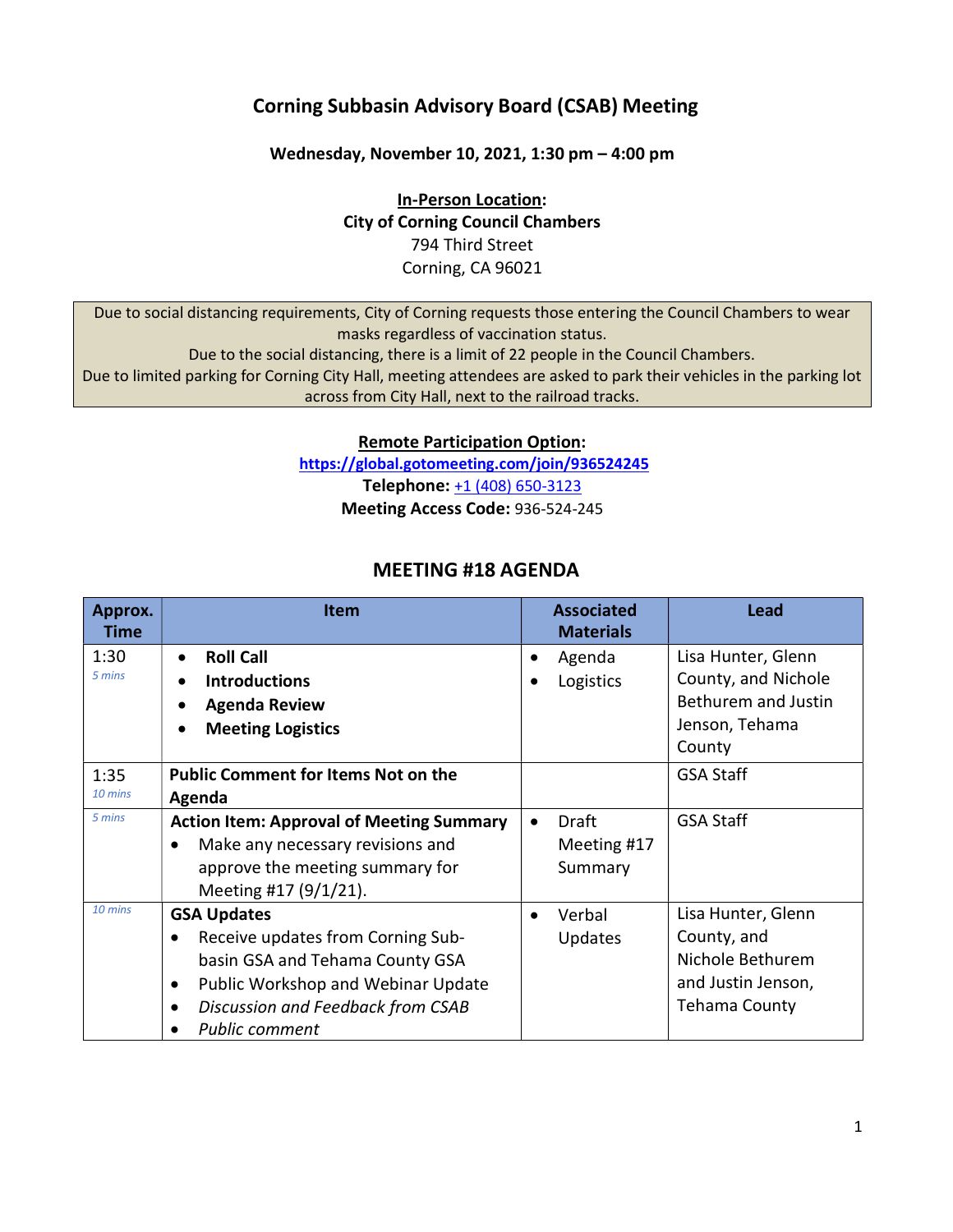| Approx.<br><b>Time</b> | <b>Item</b>                                                                                                                                                                                                                                                                                                                                                                                                                               |                        | <b>Associated</b><br><b>Materials</b>                                                    | <b>Lead</b>                                                                           |
|------------------------|-------------------------------------------------------------------------------------------------------------------------------------------------------------------------------------------------------------------------------------------------------------------------------------------------------------------------------------------------------------------------------------------------------------------------------------------|------------------------|------------------------------------------------------------------------------------------|---------------------------------------------------------------------------------------|
| 45 mins                | <b>Review Public Comments and GSP</b><br><b>Finalization for Adoption</b><br>Overview of comments received during<br>$\bullet$<br>public comment period and public<br>workshops<br>Minor refinements to the GSP as a result<br>of public comments<br>General responses to comments<br>٠<br>Discussion and feedback from CSAB<br><b>Public comment</b><br><b>Possible Action Item: Recommend the GSP for</b><br>Adoption by the GSA Boards | $\bullet$<br>$\bullet$ | Presentation<br>slides<br>Public<br>Workshop<br>Summary<br>Written<br>Comment<br>Summary | Lisa Porta,<br>Montgomery &<br>Associates (M&A),<br><b>GSA Staff</b>                  |
| 20 mins                | <b>Review Next Steps for GSP Adoption and</b><br>Implementation<br>Review schedule of near-term activities<br>Review activities for GSP implementation<br>٠<br>Discussion and feedback from CSAB<br><b>Public comment</b>                                                                                                                                                                                                                 | $\bullet$              | Presentation<br>slides                                                                   | Lisa Porta, M&A, Justin<br>Jenson, Tehama County,<br>and Lisa Hunter, Glenn<br>County |
| 5 mins                 | <b>Closing Remarks and Adjourn</b>                                                                                                                                                                                                                                                                                                                                                                                                        | ٠                      | Closing<br>remarks                                                                       | <b>GSP Team</b>                                                                       |

# Meeting Groundrules and Logistics

Participants will observe the following meeting groundrules to guide their behavior and comment process. Participants will:

- 1. Observe Brown Act requirements.
- 2. Seek to understand and respect opposing views.
- 3. Keep comments and discussion succinct and focused on meeting objectives.
- 4. Observe the following public comment groundrules:
	- a. The public will have an opportunity to comment on items that are not on the agenda.
	- b. Each public comment will be limited to three minutes.
	- c. CSAB members are not required to respond to any issues raised during the public comment period and may not take any action on such issues other than to refer the item or schedule the issue(s) for a future agenda.
	- d. For hybrid meetings, the comment sequence will be as follows: in-person participants, webinar participants, and comments received via email.
		- In person participants are asked to come to the podium and speak into the microphone. Participants may remove their mask when making public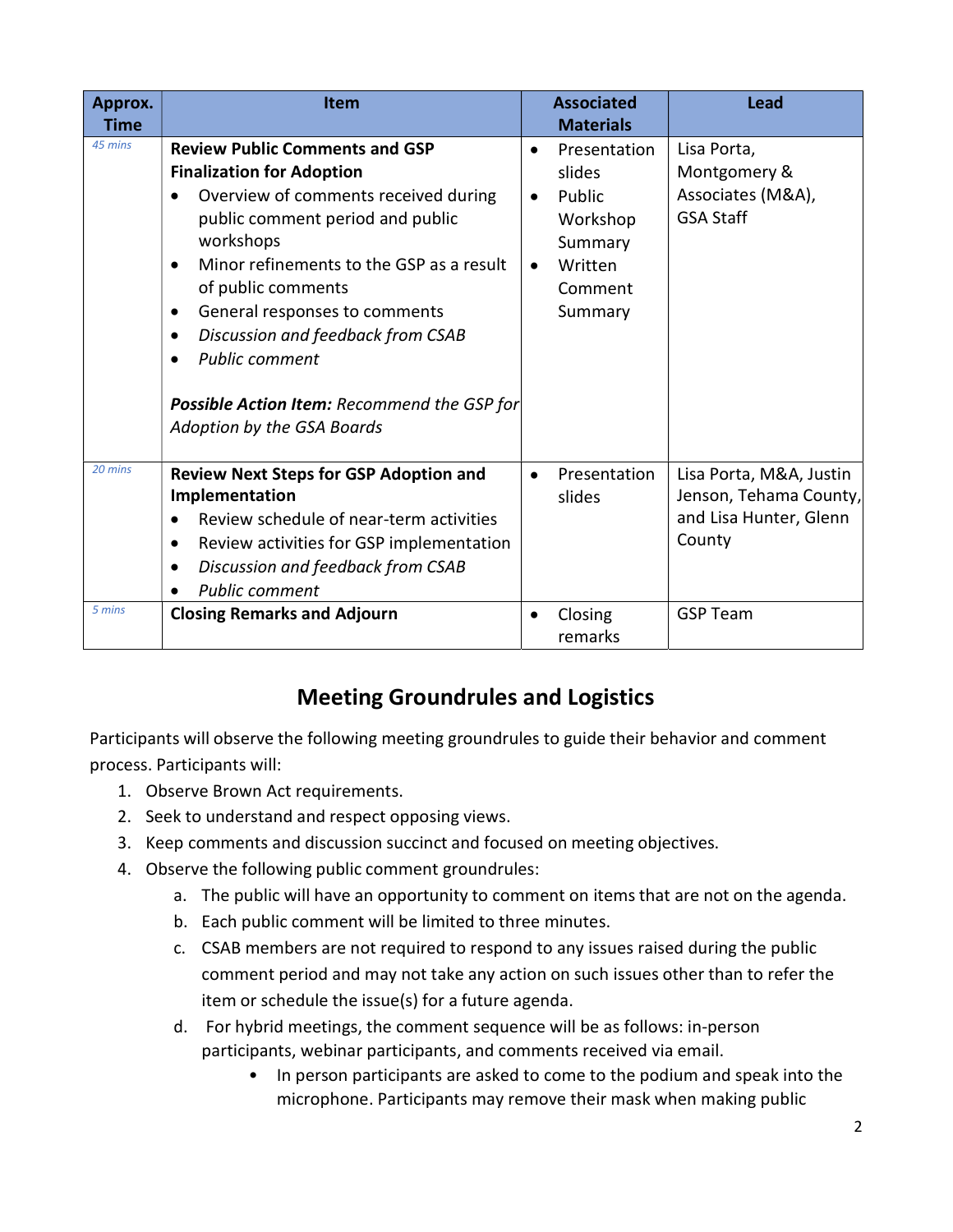comments.

- Webinar participants can join the comment queue by indicating in the chat box.
- Public comments can be submitted via email to nbethurem@tcpw.ca.gov during the meeting as it will be actively monitored. Please indicate the item number you are commenting on.
- e. Comments will be taken in the order that they are received.

## Brown Act Sequence for Action Items

- 1. Presentation from technical team or staff
- 2. CSAB discussion
- 3. Public comment
- 4. Potential action by CSAB members
	- a. Make a motion
	- b. Second the motion
	- c. Motion is restated
	- d. Additional discussion/Motion is debated
	- e. Motion is put to a vote
	- f. Result of the vote is announced

#### CSAB Schedule & Objectives

The Corning Sub-Basin Advisory Board (CSAB) will meet monthly on the first Wednesday of the month from 1:30 to 3:30 pm (4:00 pm starting March 2021) during the GSP development phase. Meetings are planned from April 2020 through approximately December 2021. This meeting schedule outlines the anticipated schedule and the key discussion topics for each meeting. It will be updated to reflect the most current information, as warranted.

| <b>Date</b> | <b>Key Meeting Topics</b>                                                                                                                                                                                                                                    | <b>CSAB Meeting Objectives</b>                                                                                                                                                                                        |
|-------------|--------------------------------------------------------------------------------------------------------------------------------------------------------------------------------------------------------------------------------------------------------------|-----------------------------------------------------------------------------------------------------------------------------------------------------------------------------------------------------------------------|
| 2020        |                                                                                                                                                                                                                                                              |                                                                                                                                                                                                                       |
| Apr         | <b>CSAB Overview</b><br>$\bullet$<br><b>GSP Development</b><br><b>Groundwater Data</b><br>$\bullet$<br>Overview of Data Management System and<br>$\bullet$<br>Model<br>Sustainable Management Goal Example<br>$\bullet$<br>Interests & Concerns<br>$\bullet$ | Provide background on Corning GSP framework<br>$\bullet$<br>Collection of groundwater data<br>Collection of interests<br>Introduce potential Sustainability Goal for<br>Subbasin<br><b>Public Comment</b>             |
| June        | Draft Hydrogeologic Conceptual Model and<br>$\bullet$<br>groundwater conditions<br>Modeling platform selection<br>$\bullet$<br>GSP review process<br>$\bullet$                                                                                               | CSAB Recommendations and questions for<br>Hydrogeologic Conceptual Model and<br><b>Groundwater Conditions</b><br>Make a recommendation on model platform to<br>$\bullet$<br>use for GSP work<br><b>Public Comment</b> |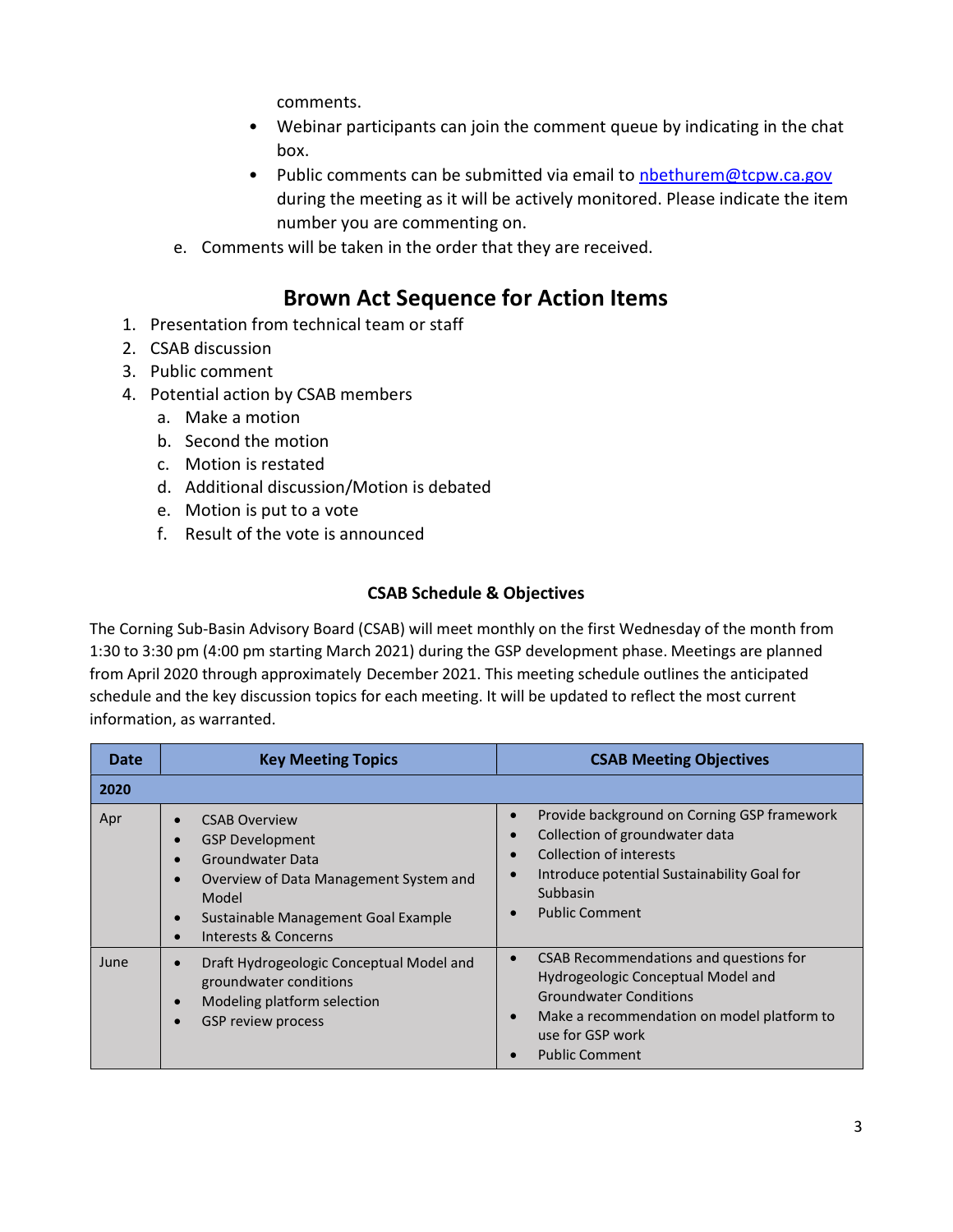| <b>Date</b>      | <b>Key Meeting Topics</b>                                                                                                                                                                                                                                                                                                    | <b>CSAB Meeting Objectives</b>                                                                                                                                                                                                                                                                             |  |
|------------------|------------------------------------------------------------------------------------------------------------------------------------------------------------------------------------------------------------------------------------------------------------------------------------------------------------------------------|------------------------------------------------------------------------------------------------------------------------------------------------------------------------------------------------------------------------------------------------------------------------------------------------------------|--|
| July             | <b>Current and Historical draft Water Budgets</b><br>$\bullet$<br>Model overview<br>$\bullet$<br>Potential management areas<br>$\bullet$                                                                                                                                                                                     | Review of what is perceived as historic and<br>$\bullet$<br>current unsustainable groundwater use based on<br>water budget<br><b>Public Comment</b><br>$\bullet$                                                                                                                                           |  |
| Aug              | <b>Monitoring Networks</b><br>$\bullet$<br>Overview of Sustainable Management<br>$\bullet$<br>Criteria and approach to development<br><b>Draft Sustainability Goal</b><br>$\bullet$                                                                                                                                          | Answer questions on monitoring networks<br>$\bullet$<br>Gather initial feedback on process for developing<br>$\bullet$<br><b>SMCs</b><br><b>Discuss Sustainability Goal</b><br>$\bullet$<br><b>Public Comment</b><br>$\bullet$                                                                             |  |
| Sept             | Groundwater Level SMC discussion #1 -<br>$\bullet$<br>background on Groundwater Levels SMC<br>Proposed approaches for MT and MO<br>$\bullet$                                                                                                                                                                                 | Input on proposed approaches for MT and MO<br>$\bullet$<br>development<br><b>Public Comment</b><br>$\bullet$                                                                                                                                                                                               |  |
| Oct 7            | Groundwater Level SMC discussion #2 -<br>$\bullet$<br>proposed groundwater level MT and MO<br>Initial Discussion on Potential Projects and<br>$\bullet$<br><b>Management Actions</b>                                                                                                                                         | Recommendations on proposed groundwater<br>$\bullet$<br>level MT and MO<br>Input on Projects and Actions<br>$\bullet$<br><b>Public Comment</b><br>$\bullet$                                                                                                                                                |  |
| Nov <sub>4</sub> | <b>Integrated Model Updates</b><br>$\bullet$<br>Overview of current, historical and projected<br>$\bullet$<br>water budgets                                                                                                                                                                                                  | $\bullet$<br>Answer questions on modeling and water<br>budgets<br><b>Public Comment</b><br>$\bullet$                                                                                                                                                                                                       |  |
| Dec <sub>2</sub> | Open Discussion on GSP Sections 1 and 2<br>$\bullet$                                                                                                                                                                                                                                                                         | Receive feedback on Draft GSP Sections 1 and 2<br>$\bullet$<br>provided and available on Corning GSP website<br>Answer any additional GSP questions<br>$\bullet$                                                                                                                                           |  |
| 2021             |                                                                                                                                                                                                                                                                                                                              |                                                                                                                                                                                                                                                                                                            |  |
| Jan 6            | Open Discussion on GSP Section 3<br>$\bullet$                                                                                                                                                                                                                                                                                | Receive feedback on Draft GSP Section 3 provided<br>$\bullet$<br>and available on Corning GSP website<br>Answer any additional GSP questions<br>$\bullet$                                                                                                                                                  |  |
| Feb <sub>3</sub> | Depletion of interconnected surface water<br>$\bullet$<br>SMC discussion #1 - background on Subbasin<br>streams and introduction to SMC<br>Overview of Groundwater Dependent<br>$\bullet$<br>Ecosystems (GDEs) approach<br>Land subsidence SMC discussion #1<br>background on Subbasin conditions and<br>introduction to SMC | Input on significant and unreasonable conditions<br>$\bullet$<br>and initial discussion on MT development<br><b>Public Comment</b><br>$\bullet$                                                                                                                                                            |  |
| Mar <sub>3</sub> | Depletion of interconnected surface water<br>SMC discussion #2 - review SMC approaches<br>Land subsidence SMC discussion #1 - review<br>$\bullet$<br>SMC approaches                                                                                                                                                          | Input on proposed approaches for MT and MO<br>$\bullet$<br>development<br>Discussion of undesirable results<br>$\bullet$<br><b>Potential recommendations to GSA Boards for</b><br>$\bullet$<br><b>Lowering of GWLs SMC</b><br><b>Public Comment</b><br>$\bullet$                                           |  |
| Apr 7            | Land subsidence SMC discussion #2 - review<br>$\bullet$<br>SMC approaches<br>Review projected water budgets and GSP<br>$\bullet$<br>requirements; introduction to storage SMC<br>Initial discussion on potential projects and<br>$\bullet$<br>management actions                                                             | Input on significant and unreasonable conditions<br>$\bullet$<br>and initial discussion on MT development<br><b>Potential recommendations to GSA Boards for</b><br>$\bullet$<br>subsidence SMC<br>Input on potential projects and management<br>$\bullet$<br>actions<br><b>Public Comment</b><br>$\bullet$ |  |